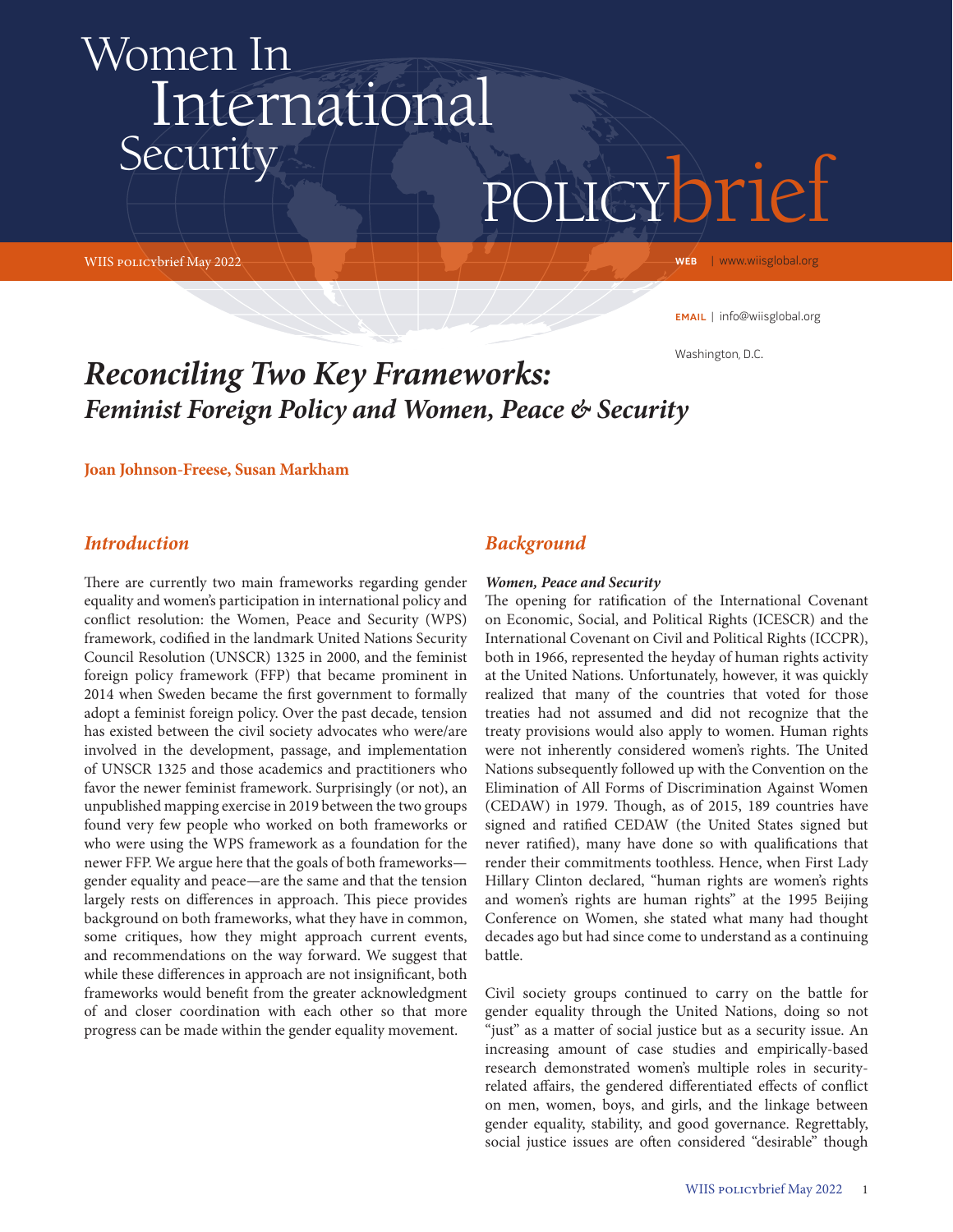expendable issues on governmental agendas or "just too hard." Security issues, however, tend to resonate more strongly with decision-makers. Ultimately, through the efforts of civil society groups, UNSCR 1325 was unanimously passed in 2000.

Implementation of UNSCR 1325 was left to states through National Action Plans (NAPs). As of 2021, 98 countries have adopted NAPs. Many of the early countries to adopt NAPs were Scandinavian countries already strong in gender equality. It took the United States 11 years to do so, finally accomplished while Hillary Clinton was Secretary of State. Of those countries with NAPs, only 36 percent have budgets attached, evidencing that the Women, Peace and Security framework has seen much more rhetorical than actual support in many countries.

The first iteration of the Women, Peace and Security Act in the United States was introduced in 2012. It was again initiated by a coalition of civil society organizations that championed the cause to bi-partisan congressional members and staffers. The Act was revised and reintroduced in both the 2013-2014 and 2015-2016 sessions of Congress, eventually gaining bipartisan sponsorship in both the House and the Senate. In 2017, the U.S. Congress passed the Women, Peace and Security Act. It was signed by President Donald Trump, making it the law of the land. Passage of the Act in 2017 was symbolically important as it provided support for those in government seeking to take action regarding gender equality. It gave them a "hook" on which to hang actions. The Act also required the president to submit a government-wide implementation strategy to Congress. Initially, however, the Act was passed without funding attached. For a president who was confronted at the White House in 2017 by a crowd of protesting women estimated at three times the number who attended his inauguration, signing the Women, Peace and Security Act was a no-cost act of support for women.

After an implementation strategy for the Women, Peace and Security Act was delivered to Congress in 2019, the federal agencies charged with its execution (the Department of Defense, the Department of State, the U.S. Agency for International Development, and the Department of Homeland Security) began working on their own implementation strategies. The Defense Department, for example, outlined three objectives: 1) to exemplify a diverse organization that allows for women's meaningful participation across the development, management, and employment of the Joint Force; 2) that women in partner nations meaningfully participate and serve at all ranks and in all occupations in defense and security sectors; and 3) that partner nation defense and security sectors ensure women and girls are safe and secure and that their human rights are protected, especially during conflict and crisis.1 Regrettably, in many instances support has been slow and often more rhetorical and performative than actual, as indicated by budgets, policies, and women's representation

in decision-making roles. In performative allyship, those with privilege and position profess solidarity with a cause or policy, often to distance themselves from potential scrutiny or position themselves for praise. This vocalized support is disingenuous and potentially harmful to marginalized groups by signaling to subordinates that real action is neither needed nor sought and that no one will be held accountable for inaction. That makes active oversight by Congress imperative.

#### *Feminist Foreign Policy*

Feminist foreign policy theory was born of the theoretical ideas of ethical foreign policy and feminist international relations. It gained prominence in 2014 when the Swedish coalition government, led by Sweden's Foreign Minister Margot Wallström, adopted a feminist foreign policy.<sup>2</sup> In this first practical application, feminist foreign policy is posited on the conviction that sustainable peace, security, and development cannot be achieved if women, who comprise half the world's population, are excluded. As the Swedish Foreign Ministry's website states, "The policy is a response to the discrimination and systematic subordination that still characterizes everyday life for countless women and girls all over the world. Feminist foreign policy is an agenda for change to strengthen the rights, representation and resources of all women and girls."3 Regarding **rights**, the Swedish Foreign Service promotes all women's and girls' full enjoyment of human rights, which includes combating all forms of violence and discrimination that restrict freedom of action. Regarding **representation**, the Swedish Foreign Service promotes women's participation and influence in decision-making processes at all levels and in all areas, and seeks dialogue with women representatives at all levels, including in civil society. With respect to **resources**, the Swedish Foreign Service works to ensure that government resources are allocated to promote gender equality and equal opportunities for all.4 In the first three years of implementation, Sweden worked to raise the visibility of and combat destructive masculine norms and to strengthen countries' capacities to prosecute perpetrators, assist crime victims, and reintegrate soldiers. Sweden also contributed to a growing body of knowledge about the link between the uncontrolled spread of weapons and sexual violence against women.<sup>5</sup>

Since 2014, several countries have announced different versions of a feminist foreign policy. Norway has developed both an *Action Plan for Women's Rights and Gender Equality in Foreign and Development Policy 2016-2020* and a *National Action Plan on Women, Peace and Security.6* Canada's feminist International Assistance Policy, announced in 2017, targets gender equality and the empowerment of women and girls at its core: "This is a matter of basic justice and also basic economics. We know that empowering women, overseas and here at home, makes families and countries more prosperous."7 The French government's feminist foreign policy, adopted in 2019, says that gender equality should be considered in all issues, from poverty reduction to sustainable development,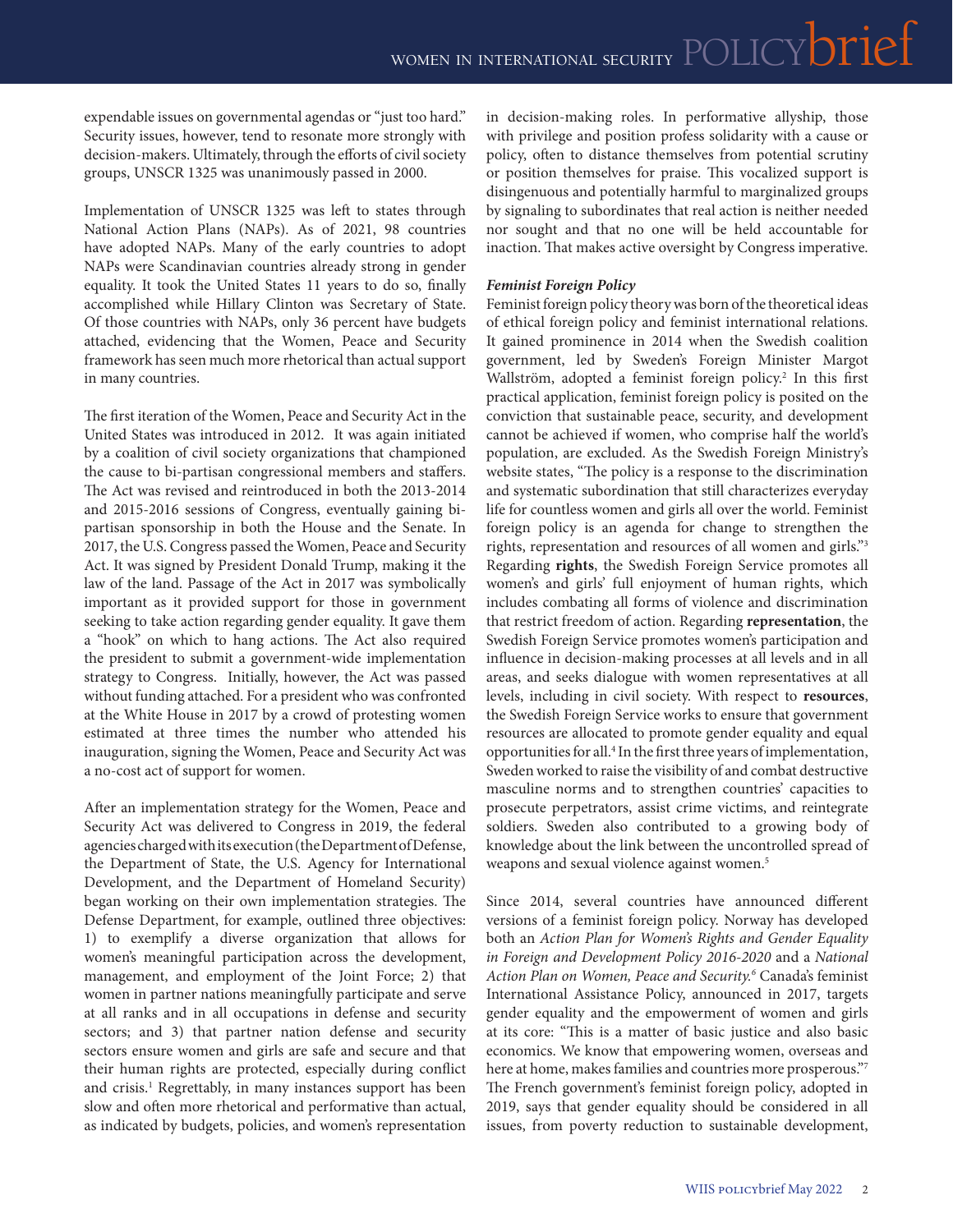peace and security, defense and promotion of fundamental rights, and climate and economic issues.8 Other countries have followed suit (Mexico in 2020, Luxembourg in 2021, Spain in 2021, and Germany in 2022).

In addition, there are discussions about incorporating a feminist approach to foreign policy taking place in the European Union, Chile, Denmark, Malaysia, Norway, New Zealand, South Africa, the United Kingdom, and the United States.<sup>9</sup> Governments, however, are many-armed creatures, sometimes with activities of one arm having no relation to another. Interest in or adoption of a feminist foreign policy does not inherently mean a gender-equal society or even full government support of women. Mexico, for example, has expressed interest in a feminist foreign policy, though it has one of the highest global rates of violence against women.

The International Center for Research on Women (ICRW), a non-profit center headquartered in Washington, D.C., hosts both the Coalition for a Feminist Foreign Policy in the United States and the Global Partner Network, which consists of more than 30 governments and leading civil society groups who are working to advance the field of feminist foreign policy. The working definition the Coalition for a Feminist Foreign Policy in the United States uses for feminist foreign policy: "Feminist foreign policy is the policy of a state that defines its interactions with other states, as well as movements and other non-state actors, in a manner that prioritizes peace, gender equality, and environmental integrity; enshrines, promotes, and protects the human rights of all; seeks to disrupt colonial, racist, patriarchal and male-dominated power structures; and allocates significant resources, including research, to achieve that vision. Feminist foreign policy is coherent in its approach across all its levers of influence, anchored by the exercise of those values at home and co-created with feminist activists, groups, and movements, at home and abroad."10

In 2020, ICRW separately released a global framework for feminist foreign policy that was developed following more than a year of research and global consultations with over 100 organizations in more than 40 countries. In order to inform the fledgling field of feminist foreign policy, this framework attempts to provide an outline, including five key ingredients necessary for countries considering a feminist foreign policy: the purpose of the policy within the government's specific context; the definition of feminist foreign policy for the government; the scope or reach of the policy (what parts of the government will be impacted?); the intended outcomes of the policy and benchmarks to achieve over time; and a government plan to operationalize it.<sup>11</sup>

# *Commonalities and Critiques*

While there are differences in the WPS and FFP frameworks, both seek to expand global peace and security, increase women's participation and leadership, integrate gender into humanitarian responses, and change the political and governance structures that reinforce gender inequality.

#### *Peace and Security*

One significant commonality between the WPS and FFP frameworks is a redefinition of the concepts of peace and security. Norwegian peace activist Johan Galtung first differentiated negative peace and positive peace in the 1960s. Negative peace is defined as the absence of violence without a society's tendencies toward harmony and stability, whereas positive peace is more lasting and built on sustainable investments in economic development and institutions and characterized by societal attitudes that foster peace.<sup>12</sup> WPS exemplifies positive peace through inclusiveness and consideration of gendered perspectives of policies and programs that lead to increased stability of all political orders. Yet a critique of the WPS framework is its focus on the *protection* of women and girls. The argument is that the WPS framework not only solidifies the militarized state but, in some cases, provides justification for conflict. The U.S.-led War on Terror, for example, was at least in part framed as a "fight for the rights and dignity of women."13 University of Sydney Professor Laura Shepherd argues that multiple logics behind the "prevention" pillar—a logic of peace, a logic of militarism, and a logic of security—creates a paradox that "collapses back into a logic of security"<sup>14</sup> contrary to the ultimate goal of peace. That is, in order to have peace, security must be obtained and retained through a heavy military presence and potentially military action, thus justifying such.

In a similar vein, feminist foreign policy seeks to change the very definition of "security" to go beyond the absence of armed conflict to include economic and political security, freedom from a fear of a global pandemic and climate change, and the feeling of safety within one's community and home. The "security" issues discussed in FPP would be broadened to include access to drinkable water, the ability to walk home at night safely, the number of weapons in a country outside of the military, and many others. Likewise, the solutions considered would be more diverse. Data used to make those decisions would include information about human rights abuses, rates of child marriage, levels of gender-based violence, and other issues that Texas A&M Professor Valerie Hudson and other scholars have pointed to in several publications that show the connection between gender equality and state stability.15 Decisions made to protect the interests of a country would cover not only military personnel but civilians on all sides. The voices of those impacted by military activities, sanctions, or other actions would be included. In response, WPS advocates argue that working first on the protection of women, girls,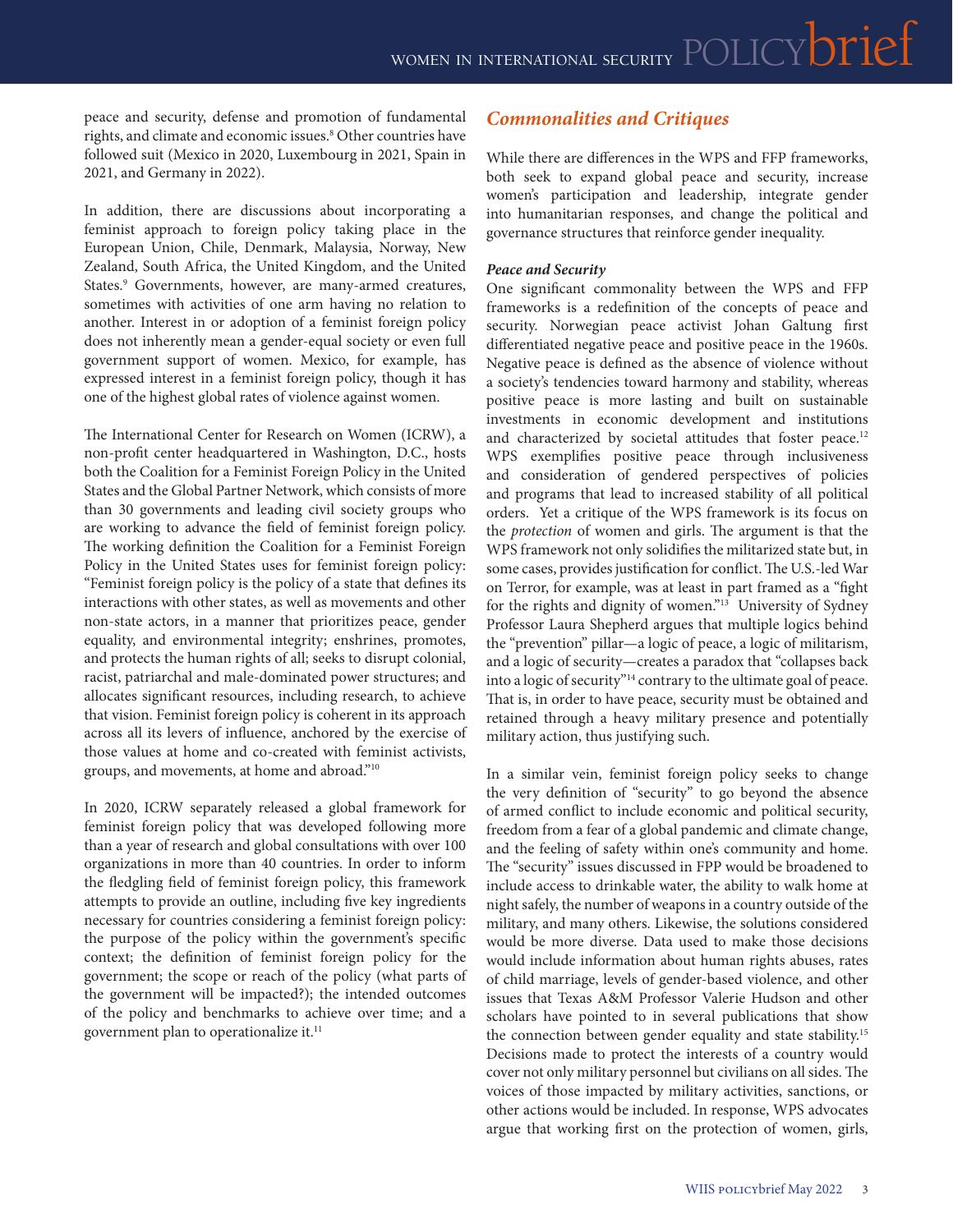and other vulnerable groups is a necessary precondition to inclusive gender equality and diversity. Women's safety—the goal of protection—is necessary to ensure that women and girls have the ability to work toward other goals of economic and political power and can use their agency to shape their lives.

#### *Women's Representation*

To reach the goals of gender equality and peace, both the WPS and FFP frameworks aim to increase the representation of women in country and global policy-making processes and activities. One of the four core pillars of the Women, Peace and Security framework focuses on the increased participation of women at all levels of decision-making in conflict prevention, management, and resolution, and in post-conflict relief and recovery efforts. But the WPS framework works within conventional peacemaking and post-conflict governance structures that accept conflict as inevitable. Subsequently, this framework has been criticized by Melbourne Law School Professor Dianne Otto, who argues that "the WPS agenda has served to refocus feminist attention from … making armed conflict impossible, to making armed conflict safer for women … as an end in itself."16 Thereby, WPS can be perceived as a more incremental approach to positive peace, whereas FFP is more transformational.

Like WPS, the goal of FFP is to increase the number of women serving in elected and non-elected political and government positions, in peace processes, in military and peacekeeping missions, and in development and humanitarian activities. FFP seeks to increase the number of feminist voices that will advocate for gender equality in all sectors, beyond peace and security, such as in the economy and climate adaptation, including a country's own government as well as its government partners. A critique of this approach is that feminist foreign policy is too broad; it can't just add more women and change everything all at one time—change requires incrementalism. The real-world implications of executing a feminist foreign policy are complicated. For instance, in Sweden, even with female leadership and a feminist foreign policy, the government has struggled to find a balance between human rights and its own arms industry.17

#### *Post-conflict and Humanitarian Settings*

UNSCR 1325 urges local actors, Member States, and UN agencies to adopt gendered perspectives in peace operations, negotiations, and agreements, in acknowledgement that policies and programs affect men, women, boys and girls differently, and to include women in the resolution and recovery phase of conflict. It identifies women as active agents rather than passive recipients. This is important because it identifies women's participation as a right, not something that men are giving women out of goodwill, and as a post-conflict benefit to all parties. Research has shown that including women in peace negotiations increases the potential of peace agreement lasting two or more years by 20 percent, and increases by 35 percent the probability of peace agreements lasting 15 years or longer.<sup>18</sup> Additionally, including women starts to erode the idea of women as weak, meaning that the feminine will no longer be synonymous with weakness and fragility. The resolution empowers women and allows them to demand that they are heard and incorporated into processes at all levels.19 The critique here is that the considerations of women and girls are rarely included in peace negotiations and simply haven't been taken into account, and that there is no mechanism for holding countries or other implementing organizations accountable for including women and gendered perspectives in peace negotiations.

Similarly, the FFP framework calls for a feminist approach to humanitarian response that at its core centers the experience of women and people subjected to multiple and intersecting forms of discrimination. This focus highlights a wider array of concerns than considered in traditional paradigms, including the threat of gender-based violence, access to sexual and reproductive health, access to education, and the burden of unpaid care responsibilities in times of crisis. It urges the U.S. government to take steps to change its humanitarian approach and push for change throughout the global humanitarian system.

#### *Institutional Change*

Both frameworks agree that reframing the discussion of peace and security involves shaking the very foundations of the patriarchy, a system that until recently was the exclusive purview of men and that deploys decision-making power through warlords, political elites, government, security communities, and the intricately linked military-industrial machine. Within the WPS framework, *protection* does not inherently or exclusively refer to women being physically (or in any other way) protected by men. It does, however, recognize that there are individuals made vulnerable through cultural, political, legal, economic, gender-related, and sexual orientation structures. It creates agency because it is only through agency that women will have the opportunity to participate in the kind of preventive actions that can lead to positive peace.

In response, FFP advocates would argue that this approach is too focused on the individual rather than the system. The FFP framework seeks to change the institutions and processes themselves. It wants to diversify more than just the voices in the room; it wants to expand the information collected, analysis conducted, and solutions considered to go beyond the traditional decision-making process. This strategy covers defense, development, and diplomacy programs conducted in other countries and how governments operate internally. Resources, both in terms of budget allocations and human investments, would be redistributed to reflect governments' different priorities. Less would be spent on weapons and more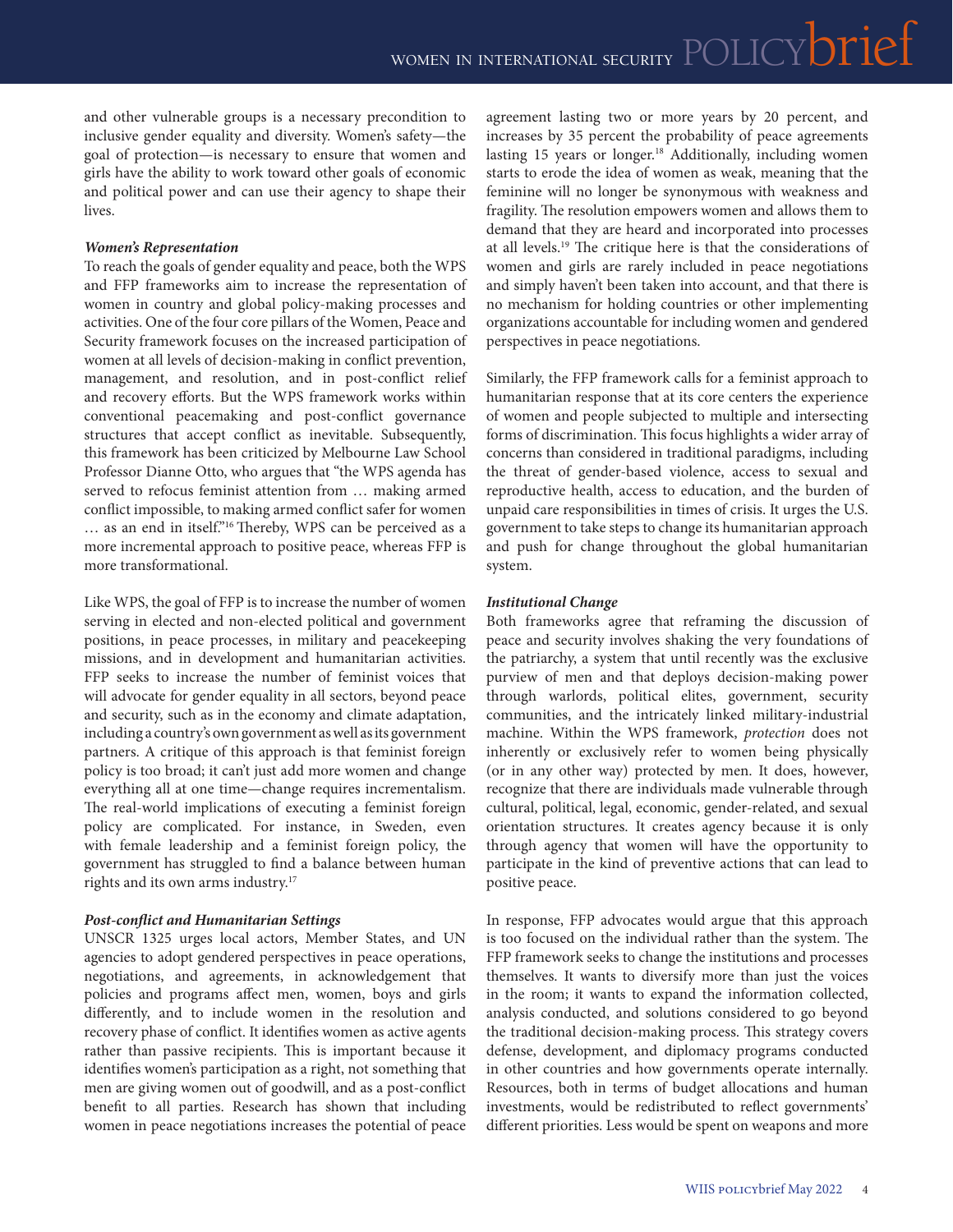would be spent on human infrastructure; more would go to multilateral organizations and those focused on global goals. WPS critics would say that even with provisions for structural agency, the entrenched nature of those in power through cultural norms and expectations forces a process of slower, more incremental change.

# *Applying WPS and FPP to Current Challenges*

#### *Democracy*

In 2021, the annual Democracy Index found that less than ten percent of countries worldwide were considered "full democracies" and rated the United States a "flawed democracy" for the fifth year in a row. Though countries leaning toward populism and authoritarianism vary in many aspects, what they share are leaders who identify as rebels, bullies, and tough guys who flaunt authority, disregard civility, and encourage others to do so as well, such as Presidents Donald Trump, Jair Bolsonaro of Brazil, and Rodrigo Duterte of the Philippines. Further, as American journalist Peter Beinart pointed out, authoritarian leaders "use gender to discredit one political order and validate another."20 Many have targeted women, individually or as a group, as their evil-elite punching bags.

To address this issue, the WPS framework would return to concepts within UNSCR 1325 that have been fleshed out through nine additional security council resolutions: **participation** of women in all levels of decision-making, **protection** from sexual and gender-based violence, **prevention** of violence, and advancement of **relief and recovery** measures. Within this context, FFP would go beyond a focus on increasing individual women's political participation to disrupt the colonial, racist, patriarchal, and male-dominated power structures. It would support human rights activists and civil society organizations engaged in women's rights movements globally, alter patriarchal political institutions, including parties and parliaments, and address issues such as violence against women in politics that serve as barriers to women serving in public life.

#### *Reproductive Rights*

Five years ago, the United States was considered a global leader in women's reproductive rights, considered a critical aspect of women's agency, but during the Trump administration became a global outliner with deep regression in that area.<sup>21</sup> The Biden-Harris administration took several key actions to advance sexual and reproductive health and rights in its first year, trying to reverse the Trump administration rollback. In his second week in office, President Biden issued an executive memorandum on women's health at home and abroad which stated that it is the policy of the U.S. government to support sexual and reproductive health and rights. It rescinded the global gag rule, withdrew the United States from the socalled Geneva Consensus Declaration, and directed the U.S. Secretary of State to restore funding for United Nations Population Fund (UNFPA).<sup>22</sup> But, based on the leaked Alitoauthored draft court decision, Trump-appointed conservative Supreme Court justices appear ready to take American women's reproductive rights back to the 1970s by overturning *Roe v Wade* (1973). The implications are staggering, not just regarding reproductive rights but further indicating the U.S. is moving away from democratic rule to populist authoritarianism.23

The WPS framework does not address reproductive rights or abortion in UNSCR 1325 or in any of the subsequent resolutions or in the U.S. Women, Peace and Security Act. Feminist Foreign Policy, on the other hand, includes bodily autonomy and freedom from discrimination, violence, coercion, exploitation, and abuse as a key tenet. And while the current U.S. administration has taken steps to stop or reverse U.S. government backsliding on the issue, including potentially after the judicial demise of *Roe v Wade*, FFP advocates continue to push for more, such as a permanent repeal of the global gag rule, also known as the Mexico City Policy.<sup>24</sup>

## *Conclusion*

#### *While differences in approach for WPS and FFP are not insignificant, both frameworks would benefit from closer coordination with the other.*

Five years after the passage of the WPS Act in the United States, with the subsequent government-wide 2019 strategy and departmental strategies now in place, incremental progress in implementing the WPS framework is evident. Funding is being approved and allocated, for example, to offer meetings, workshops, and courses on Women, Peace and Security to members of security communities from many other countries, both in the U.S. and abroad. Those who participate in these events (men and women) say that attendance, and the gender push for gender empowerment from U.S. organizations, including the military, are making a slow but positive difference in their militaries and countries. A Women, Peace and Security Congressional Caucus was formed in 2020. Its focus is "to ensure that progress towards women's empowerment and inclusion is a strong priority of U.S. foreign policy."25 Efforts of the Caucus have included receiving briefs from various departments on their efforts to implement the Women, Peace and Security framework and expressing support for women in Afghanistan during the evacuation operations in 2021. Ensuring progress of the WPS Act, at home and abroad, requires proactive measures and holding those responsible for implementation accountable.

As this work continues, those pressing the U.S. government to adopt a feminist foreign policy need to acknowledge the work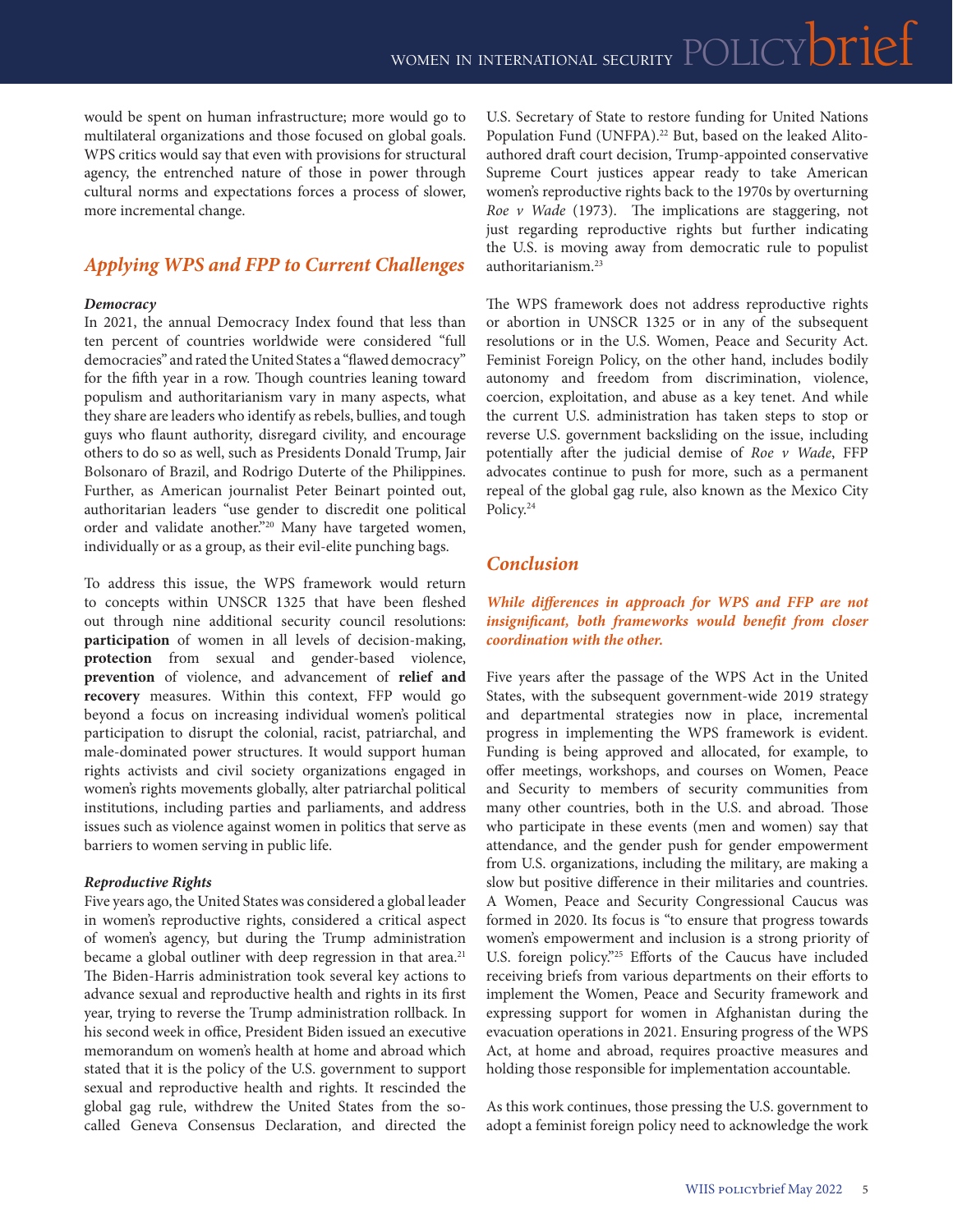of those who developed and implemented the WPS Act. That legislation took more than a decade to be created and passed in a bipartisan fashion. Newer actors in this space might benefit by engaging with the activists who started their work around the 1995 Fourth World Conference on Women in Beijing and then focused on the UN Security Council before turning to country-specific NAPs and legislation. There must be lessons learned about Hill staff and member relationships, allies in non-traditional departments and offices, effective messages, and budget strategies that have worked.

Moreover, the combined community can work together to increase women's representation in U.S. foreign policy through the Leadership Council for Women in National Security (LCWINS), WIIS, the Civil Society Working Group on Women, Peace and Security, or the Coalition for a Feminist Foreign Policy in the United States. Research and advocacy must continue to make the link between both frameworks and the promotion of democracy. And both WPS and FFP advocates can continue to push for the integration of the needs of women and girls in humanitarian and post-conflict settings and programs.

**So far, however, Women, Peace and Security framework implementation seems to have remained focused on work done or to be done "over there," wherever outside of the United States that happens to be, neglecting the important point that there are internal as well as external components to WPS.** Similarly, one of the core principles of FFP is that there is coherence across all aspects of foreign policy that extends across domestic and foreign policy, with both realms embracing the same feminist values. That means structural and cultural constraints to gender empowerment within U.S. institutions must also be addressed. For example, while women in the military are no longer denied access to combat positions, they still do not receive the same encouragement and support necessary for success to join those previously prohibited positions as men do.

While differences in approach for WPS and FFP are not insignificant, both frameworks would benefit from closer coordination with the other. There are many opportunities to support the work of the other, as much progress is still needed in the United States and globally to reach gender equality, women's empowerment, and a safer world.

*The opinions expressed here are solely the authors' and do not necessarily reflect the opinions and beliefs of Women In International Security or its affiliates.*

# *References*

1. Department of Defense, "Women, Peace & Security Strategic Framework and Implementation Plan," June 2020, p. 7, https://media. defense.gov/2020/Jun/11/2002314428/-1/[-1/1/WOMEN\\_PEACE\\_](https://media.defense.gov/2020/Jun/11/2002314428/-1/-1/1/WOMEN_PEACE_SECURITY_STRATEGIC_FRAMEWORK_IMPLEMENTATION_PLAN.PDF) [SECURITY\\_STRATEGIC\\_FRAMEWORK\\_IMPLEMENTATION\\_](https://media.defense.gov/2020/Jun/11/2002314428/-1/-1/1/WOMEN_PEACE_SECURITY_STRATEGIC_FRAMEWORK_IMPLEMENTATION_PLAN.PDF) [PLAN.PDF.](https://media.defense.gov/2020/Jun/11/2002314428/-1/-1/1/WOMEN_PEACE_SECURITY_STRATEGIC_FRAMEWORK_IMPLEMENTATION_PLAN.PDF)

2. Karin Aggestam, Rosamond A. Bergman, Annica Kronsell, "Theorising Feminist Foreign Policy," *International Relations*. 2019;33(1):23-39. doi: [10.1177/0047117818811892.](https://doi.org/10.1177/0047117818811892) 

3. Government of Sweden: https://www.government.se/governmentpolicy/feminist-foreign-policy/.

4. "Handbook for Sweden's Feminist Foreign Policy," https://www.government.se/492c36/contentassets/ fc115607a4ad4bca913cd8d11c2339dc/handbook---swedensfeministforeign-policy---english.pdf.

5. Government of Sweden: https://www.government.se/informationmaterial/2017/10/swedens-feminist-foreignpolicy--examples-fromthree-years-of-implementation/.

6. Norway, Ministry of Foreign Affairs, "Women's Rights and Gender Equality," https://www.regjeringen.no/en/topics/foreign-affairs/the-un/ innsikt/womens\_rights/id439433/.

7. Government of Canada, "Canada's Feminist International Assistance Policy," https://www.international.gc.ca/world-monde/ issues\_development-enjeux\_developpement/priorities-priorites/policypolitique.aspx?lang=eng.

8. France, Ministry for Europe and Foreign Affairs, "Feminist Diplomacy," https://www.diplomatie.gouv.fr/en/french-foreignpolicy/ feminist-diplomacy/.

9. Soto, Daniela Sepulveda. "The Pandemic Underscores the Need for Feminist Foreign Policy," The Gender Policy Report, University of Minnesota, July 27, 2021, https://genderpolicyreport.umn.edu/ thepandemic-underscores-the-need-for-feminist-foreign-policy/.

10. Rachel Clement and Lyric Thompson. "Toward a Feminist Foreign Policy in the United States," ICRW, https://www.icrw.org/wpcontent/ uploads/2021/09/ICRW\_FFPUSA\_2021.pdf.

11. "Feminist Foreign Policy: A Framework," https://www.icrw.org/ wpcontent/uploads/2021/07/FFP\_Framework\_EN\_June2021update. pdf.

12. "Our understanding of the term 'peace' has evolved significantly over the last 2,500 years," https://positivepeace.org/what-is-positivepeace.

13. "War on Terror as a "fight for the rights and dignity of women": a discourse analysis of the U.S. 'liberation' campaign for Afghan women," [https://digitalcommons.pepperdine.edu/cgi/viewcontent.](https://digitalcommons.pepperdine.edu/cgi/viewcontent.cgi?article=2100&context=etd) [cgi?article=2100&context=etd.](https://digitalcommons.pepperdine.edu/cgi/viewcontent.cgi?article=2100&context=etd)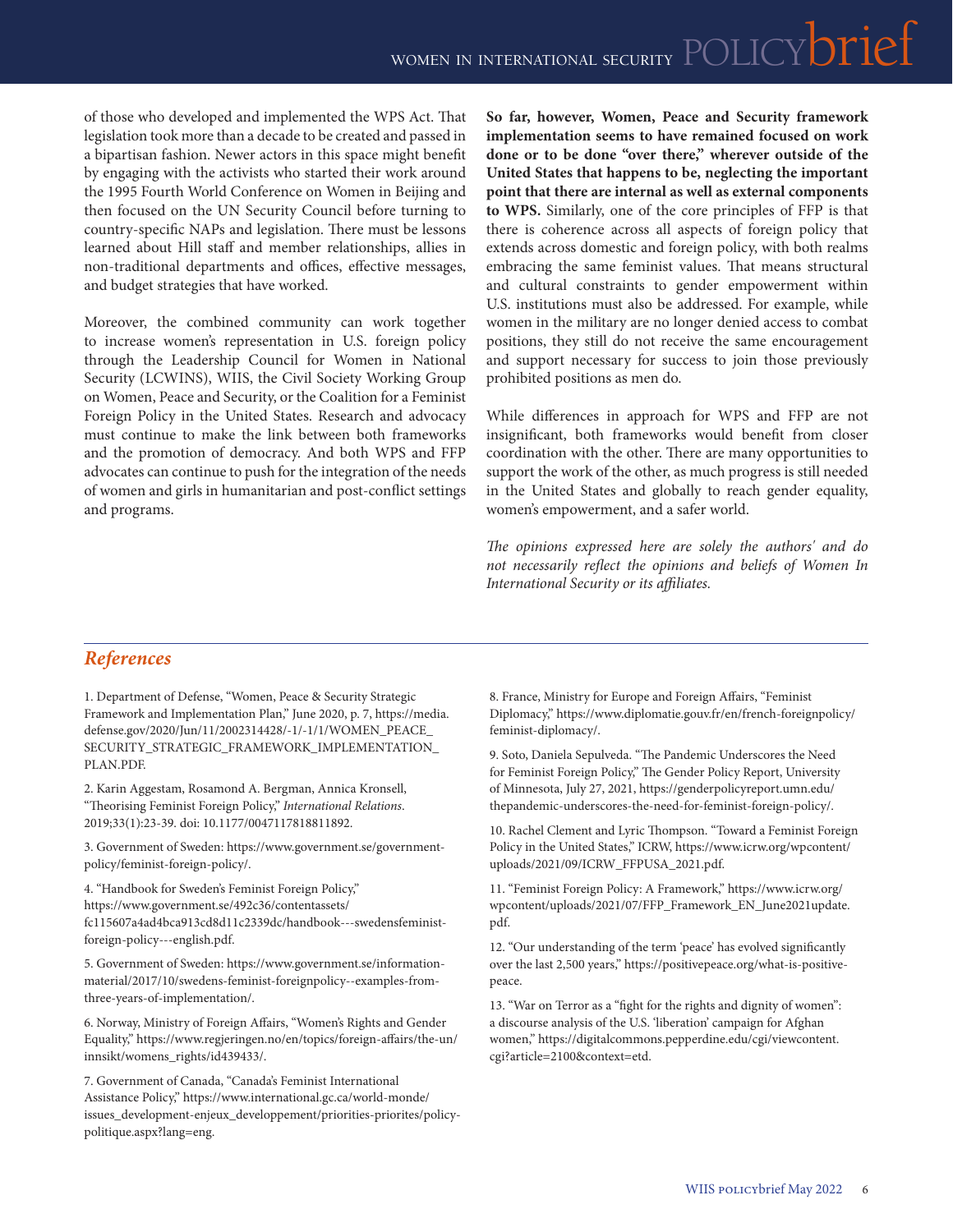14. Laura J. Shepherd, "The paradox of prevention in the Women, Peace and Security agenda," *European Journal of International Security,* September 30, 2020, [https://www.cambridge.org/core/journals/](https://www.cambridge.org/core/journals/european-journal-of-international-security/article/paradox-of-prevention-in-the-women-peace-and-security-agenda/5D47238B224CFD8BFEE1CEDD4A1E76CF) [european-journal-ofinternational-security/article/paradox-of](https://www.cambridge.org/core/journals/european-journal-of-international-security/article/paradox-of-prevention-in-the-women-peace-and-security-agenda/5D47238B224CFD8BFEE1CEDD4A1E76CF)[prevention-in-the-women-peace-and-securityagenda/5D47238B224CF](https://www.cambridge.org/core/journals/european-journal-of-international-security/article/paradox-of-prevention-in-the-women-peace-and-security-agenda/5D47238B224CFD8BFEE1CEDD4A1E76CF) [D8BFEE1CEDD4A1E76CF.](https://www.cambridge.org/core/journals/european-journal-of-international-security/article/paradox-of-prevention-in-the-women-peace-and-security-agenda/5D47238B224CFD8BFEE1CEDD4A1E76CF)

15. Books by Valerie Hudson and others include Sex & World Peace (2012) and The First Political Order: How Sex Shapes Governance and National Security Worldwide (2020).

16. Dianne Otto, "Women, Peace & Security: A Critical Analysis of the Security Council's Vision," LSE blog, January 9, 2017, [https://blogs.lse.](https://blogs.lse.ac.uk/wps/2017/01/09/women-peace-and-security-a-critical-analysis-of-the-security-councils-vision/) [ac.uk/wps/2017/01/09/women-peace-and-security-a-critical-analysis](https://blogs.lse.ac.uk/wps/2017/01/09/women-peace-and-security-a-critical-analysis-of-the-security-councils-vision/)[of-the-securitycouncils-vision/.](https://blogs.lse.ac.uk/wps/2017/01/09/women-peace-and-security-a-critical-analysis-of-the-security-councils-vision/)

17. "Major arms exporter Sweden to put human rights before weapon sales," Reuters, June 26, 2015, https://www.reuters.com/article/ sweden-arms/major-arms-exporter-sweden-to-put-human-rightsbeforeweapon-sales-idUSL8N0ZC12020150626.

18. UN Women, "Women's Engagement in Peace, Security and Recovery," [https://www.unwomen.org/sites/default/files/Headquarters/](https://www.unwomen.org/sites/default/files/Headquarters/Attachments/Sections/Library/Publications/2016/FPI%20Brief-Peace-security-recovery.pdf) [Attachments/Sections/Library/Publications/2016/FPI %20Brief-Peace](https://www.unwomen.org/sites/default/files/Headquarters/Attachments/Sections/Library/Publications/2016/FPI%20Brief-Peace-security-recovery.pdf)[security-recovery.pdf](https://www.unwomen.org/sites/default/files/Headquarters/Attachments/Sections/Library/Publications/2016/FPI%20Brief-Peace-security-recovery.pdf).

19. UN RESOLUTION 1325: SIGNIFICANT BUT LACKING, http:// peacewomen.org/resource/un-resolution-1325-significant-lacking.

20. Peter Beinart, *The Atlantic*, 2019, [https://www.theatlantic.com/](https://www.theatlantic.com/magazine/archive/2019/01/authoritarian-sexism-trump-duterte/576382/) [magazine/archive/2019/01/authoritariansexism-trump-duterte/576382/](https://www.theatlantic.com/magazine/archive/2019/01/authoritarian-sexism-trump-duterte/576382/).

21. Martha F. Davis and Fiona de Londras, "Most democracies are expanding abortion access. The U.S. is retracting it," WBUR, October 21, 2021, [https://www.wbur.org/cognoscenti/2021/10/21/supreme-court](https://www.wbur.org/cognoscenti/2021/10/21/supreme-court-abortion-dobbs-texas-martha-f-davis-fiona-de-londras)[abortion-dobbstexas-martha-f-davis-fiona-de-londras.](https://www.wbur.org/cognoscenti/2021/10/21/supreme-court-abortion-dobbs-texas-martha-f-davis-fiona-de-londras)

22. "Memorandum on Protecting Women's Health at Home and Abroad," https://www.whitehouse.gov/briefing-room/presidentialactions/2021/01/28/memorandum-on-protecting-womens-health-athome-and-abroad/.

23. Hanna Kozlowska, "Where Democracy Falters So Too Do Reproductive Rights," *Foreign Policy*, March 16, 2022, https:// foreignpolicy.com/2022/03/16/where-democracy-falters-so-doreproductive-rights/.

24. "46 Senators Wage Campaign to End "Global Gag Rule" Restricting Abortion Access," https://truthout.org/articles/46-senators-wagecampaign-to-end-global-gag-rule-restricting-abortionaccess/?eType=E mailBlastContent&eId=15622b45-d94e-4820-a28b-89c103fa98c5.

25. Georgetown Institute for Women, Peace and Security, "Goals of the New Women, Peace and Security Congressional Caucus," April 29, 2020, https://giwps.georgetown.edu/goals-of-the-new-women-peace-andsecurity-congressional-caucus/.